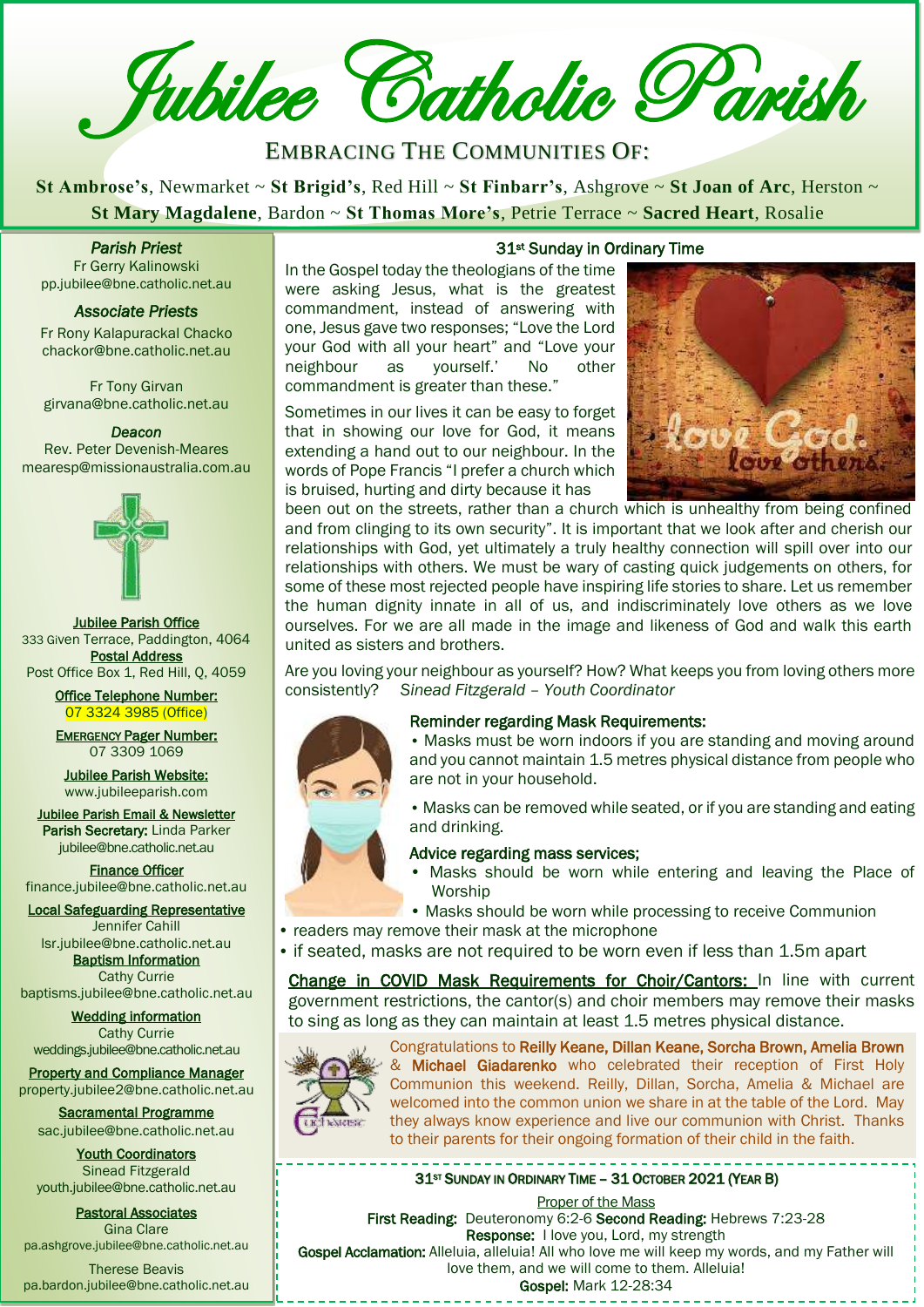

Vincentians Festival Mass: Sacred Heart offers a big welcome to Vincentians.

- Mass at 4:30pm
- BBQ refreshments following mass from 5:30pm until 6pm
- Keynote Speaker Michael Hollewand Catholics for Refugees, 6pm Sacred Heart Church

31 October Reformation Day (Christianity): Reformation Day is a Protestant Christian religious holiday. It commemorates the day in 1517 when the German monk and theologian, Martin Luther, nailed his 95 theses (reform proposals) on the door of Wittenburg Castle Church. Luther condemned the excesses and corruption of the Roman Catholic Church at that time, especially the papal practice - called "indulgences" – for the forgiveness of sin. Many Lutheran and some reformed Churches hold special church



services. The Catholic Church officially recognises Reformation Day and, in a spirit of ecumenical relations, approves official representatives to attend various commemoration events.

All Saints Day 1 November: "This feast began in the East to commemorate all martyrs and was progressively adopted in the West. Celebrated on this day in the eighth century and soon observed widely. Honoured today are all holy men and women in glory with Christ: known or unknown, mighty or lowly, all whose lives were modelled on the Beatitudes and on the great commandment of love." *Daily Mass Book*. This is the feast that is the success story of discipleship. We celebrate our communion with those who have 'gone before us marked with the sign of faith' and are sharing in the fullness of God's life.



Throughout history, there have been many heroes of our faith – we call them Saints! They were human beings of all ages, not unlike us, who said 'yes' to

In a particular way, the Church remembers this 'great cloud of witnesses' and calls on their intercession when we celebrate the Feast of All Saints!

To help include the children in your parish or family in the celebration of the Feast of All Saints, we've created some prayer and activities resources that you might like to use! Scan the code to download the free resources:



## Kids Ideas for All Saints: To unpack these ideas, watch the video below: https://www.youtube.com/watch?v=pmYZEn8tbkA

The Commemoration of All the Faithful Departed (All Souls' Day) 2 November: "This day of commemoration began early in the Middle Ages with annual prayers for the dead in monastic communities. Fixed on this day, it spread more widely after the tenth century and now ranks with the principal feast days in the liturgical calendar. Commonly known as All Souls, it expresses Christian faith in the communion of saints and our need to pray for one another in the Church, especially those souls in purgatory 'who have been buried in their human imperfection.'" *Daily Mass Book* This is like part two of the previous day. Because we are in the ambit of God's life our discipleship is a success story. Still we do not presume to rest on our laurels, nor do we ignore our imperfections. We pray for one another as we come face to face with our God, and we know that our prayers assist us in opening to the wonder of the divine.

Book of Rememberance: During November our church particularly prays for 'those who have gone before us marked with the sign of faith.' At the entrance to each of our churches is a 'Book of Rememberance' for you to note the names of deceased relatives and friends. If you come from a large family like myself you may wish to simply note 'Deceased relatives and friends of the Kalinowski family'. During November these books will be placed strategically on the sanctuary to honour the life they share in the resurrection. "When this earthly dwelling turns to dust, an eternal dwelling is made ready for them in heaven." *Preface of Christian Death*



part of efforts to limit global warming to 1.5 degrees Celsius. Negotiations will also focus on helping protect biodiversity and honouring promises to fund action in developing countries, particularly in helping them adapt, mitigate and recover from the harm caused by climate change. The Holy See delegation go there to represent the church, as Christians. The Earth is not just a planet, but is God's creation. They will also represent the voiceless and the vulnerable who did not cause the climate crisis but are its early and disproportionate victims"

**PARISH DIARY** 

Monday 1 November Mass (Red Hill) 6:30am

Tuesday 2 November No Mass (Newmarket)

Wednesday 3 November Mass (Rosalie) 6:30am Mass (Bardon) 9:00am

Thursday 4 November Mass (Red Hill) 6:30am Mass (Ashgrove) 9:00am

Friday 5 November Anointing Mass (Rosalie) 9:00am

Saturday 6 November

Individual Reconciliation (Rosalie) 4:00pm-4:20pm (Ashgrove) 5:15pm-5:45pm

32<sup>nd</sup> Sunday in Ordinary Time 7th November 2021

Saturday Vigil Mass (Rosalie) 4:30pm Mass (Ashgrove) 6:00pm

## **Sunday**

Mass (Herston) 7:30am Mass (Bardon) 8:00am Mass (Ashgrove) 8:30am Mass (Newmarket) 9:30am Mass (Red Hill) 10:00am Korean Mass (Rosalie) 10:00am Mass (Rosalie) 5:30pm



SAVE THE DATE *First Friday Anointing Mass*, Sacred Heart Rosalie - Friday 5 November at 9am Liturgy Meeting Saturday 6 November, 10am at the Parish Office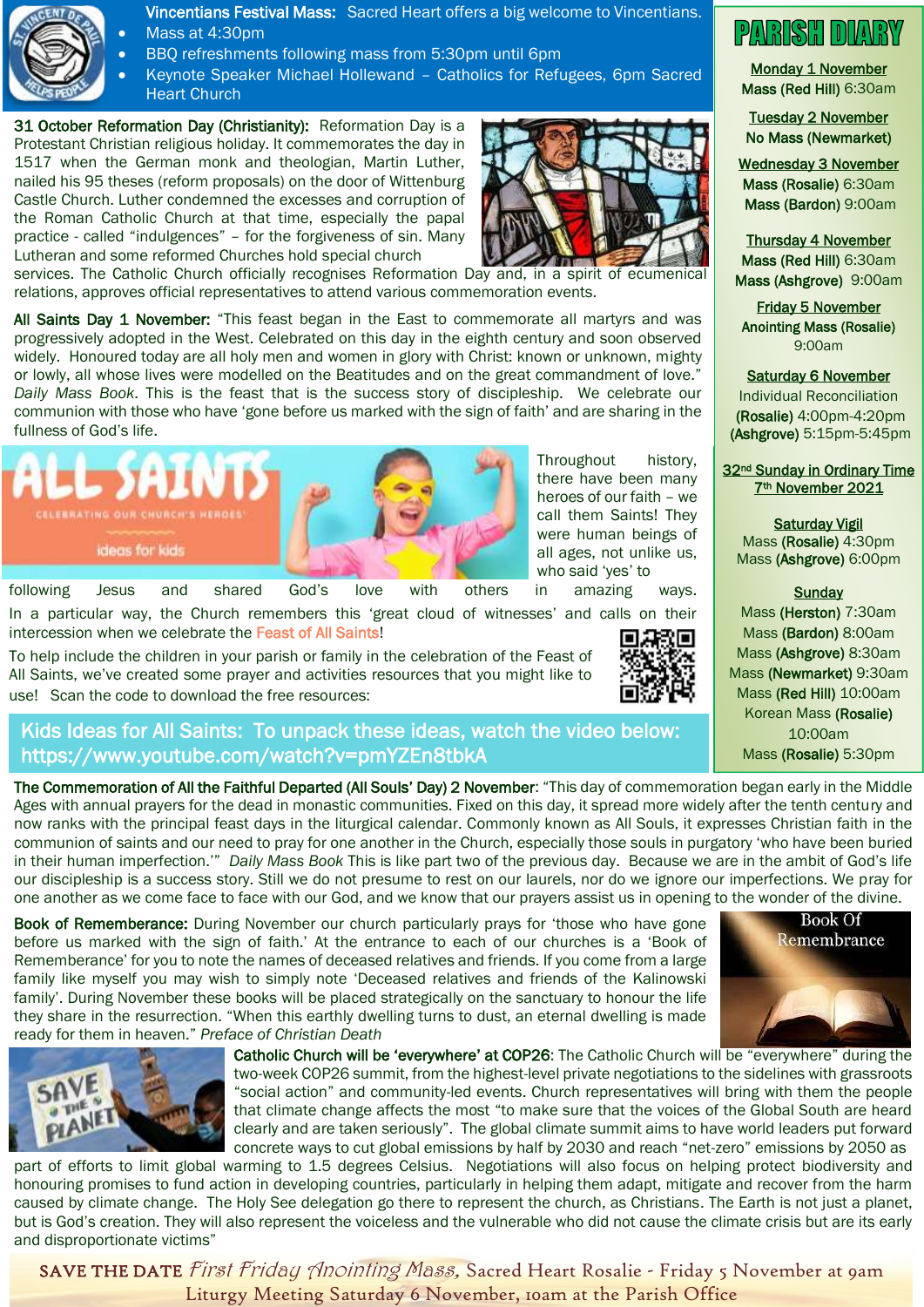

The cup – Melbourne Cup that is: Incentivise is the leading player in the market after tearing away in the Caulfield Cup. They've added weight which is nothing to carrying all of the Darling Downs. Spoiler is at that since 2005 the only Cup favourite to salute for the punters was Fiorente in 2013. Spanish Mission is short priced. The horse is from the USA. That is a long camino around the world to get here.

Watch out for Twilight Payment. Led from the start last year and provided luminous return.

If you like the jockeys Damien Oliver, Glen Boss, and Kerrin McEvoy all have ridden 3 winners. They know their way round. Oliver is on Johnny Get Angry which is coached by Denis Pagan. AFL devotees will be following. Boss is on Sir Lucan which is scrapping into the field. McEvoy is on Grand Promenade. It won at Flemington October 2 doing 2520m so could relish a 3200m trip. Can't give you the female hoops as yet because they haven't been appointed.

I don't believe the Chosen One is worth putting faith in. Miami Bound, Delphi and Constantinople are rather lost. Apologies to NZ neighbours but I know your speeling is better than Verry Elleegant (yep that's howse its spelt!) At time of printing punters are backing at 17 to 1. (The horse has won over \$9million. Who said you needed good spelling to get anywhere?)

Roughies go for Floating Artist or Selino. In another field I would back Master of Wine, but here we are on different turf. May your cup runneth over with a Future Score from these Fun Fact(s).

Each year people from the Catholic Archdiocese of Brisbane, the Catholic Diocese of Toowoomba and the Anglican Church of Southern Queensland (the Diocese of Brisbane) gather to pray with and for one another for a greater mutual understanding and reconciliation. This years' service will be hosted by the Catholic





Archdiocese of Brisbane and the focus is on the Season of Creation: "Do not be afraid, little flock, for it is your Father's good pleasure to give you the kingdom. Sell your possessions, and give alms. Make purses for yourselves that do not wear out, an unfailing treasure in heaven, where no thief comes near and no moth destroys. For where your treasure is, there your heart will be also." (Luke 12:32-34)

*Why do we have an annual Anglican Roman Catholic Reconciliation Service?* 

Bonded together by a common faith in Christ and by Baptism, in 2002 the Anglican and Roman Catholic Churches in Australia agreed to set aside the 4th of November as a day of prayer for reconciliation and greater understanding between the two communities.

Details: Time: 11am-12pm Date: Thursday 4 November 2021 Location: St Stephen's Cathedral (249 Elizabeth St, Brisbane City)

[RETREAT | Through Our Lady:](https://protect-au.mimecast.com/s/tvtDCnx1V8I7R2k9H95zlq?domain=throughourlady.org) We run the beautiful Mary's Mantle Consecration written by Christine Watkins. This is self guided spiritual journey enjoyed in your home. It is known to strengthen parishes, families, groups and individuals. [www.throughourlady.org](https://protect-au.mimecast.com/s/-p8vCp8167InRW74TYAB9b?domain=throughourlady.org) *Pre-registration for this event is not required.*



Catholic Mission: Thank you so much for your generous support of Church-run mission programs like the Mother and Babies Home in Thailand through last week's Catholic Mission Appeal. Your gift helps to continue the work of Sister Chalaad and the Good Shepherd Sisters as they support vulnerable mothers and their babies, as well as many other mission programs around the world. To learn more about the impact of your support, visit catholicmission.org.au/our-work, where you can also sign-up for our regular newsletter

'Halloween' comes from 'Hallowed (Holy) Evening' meaning the evening of All Saints Day. Halloween is the vigil of the feast of All Saints on November 1.

Halloween originated with the ancient Celtic tribes who lived in Ireland, Scotland, Wales and Brittany. For the Celts, November 1 marked the beginning of a new year and the coming of winter. On the night before the new year, they celebrated the festival of Samhain, Lord of the Dead.

To commemorate the event, Druids built huge sacred bonfires where crops and animals were burnt as sacrifices to the Celtic deities. The people wore costumes, typically consisting of animal heads and skins.

By the 9th century, Christianity had spread into Celtic lands. In 835 Pope Gregory IV moved the celebration for all the martyrs (later all saints) from May 13 to November 1 to Christianise the Celtic festival for remembering the dead. Around the year 1000, the church designated November 2 as All Souls Day, because it was an obvious companion date and extension of the feast of All Saints. It was celebrated similarly to Samhain, with big bonfires, parades and dressing up in costumes as saints, angels, and devils.

Both days are reminders that all of us, living and dead, are united in a living communion with Christ and one another. 'Trick or treat', for example, comes from a Middle Ages superstition that those who had died the previous year without being reconciled to someone might rise at Halloween to haunt that person, appearing as will-o'-the-wisps or ghosts. These apparitions could be released by prayer and forgiveness, and giving them 'soul cakes' or 'treats' ensured protection from their 'tricks'.

Halloween symbols of skeletons and skulls remind us of our own mortality and the need to pray for the dead. Halloween also invites us to talk openly about death in a culture that largely avoids the subject.

Name our "heroes". Christ has overcome and all our fears. Christ has conquered sin and Satan once and for all. All of us share in that victory. Research your child's patron saint. Search for a favourite saint.

The Halloween tradition of carving pumpkins into Jack-o'-lanterns has more meaning when linked with the story behind the custom. Jack was a gifted fellow who was completely self-centred and never in his life used his talents to help another human being. Jack had the cleverness to outwit the devil, but it wasn't enough to get him into heaven. Hence he is condemned to roam forever between heaven and earth, holding his pumpkin lantern high.